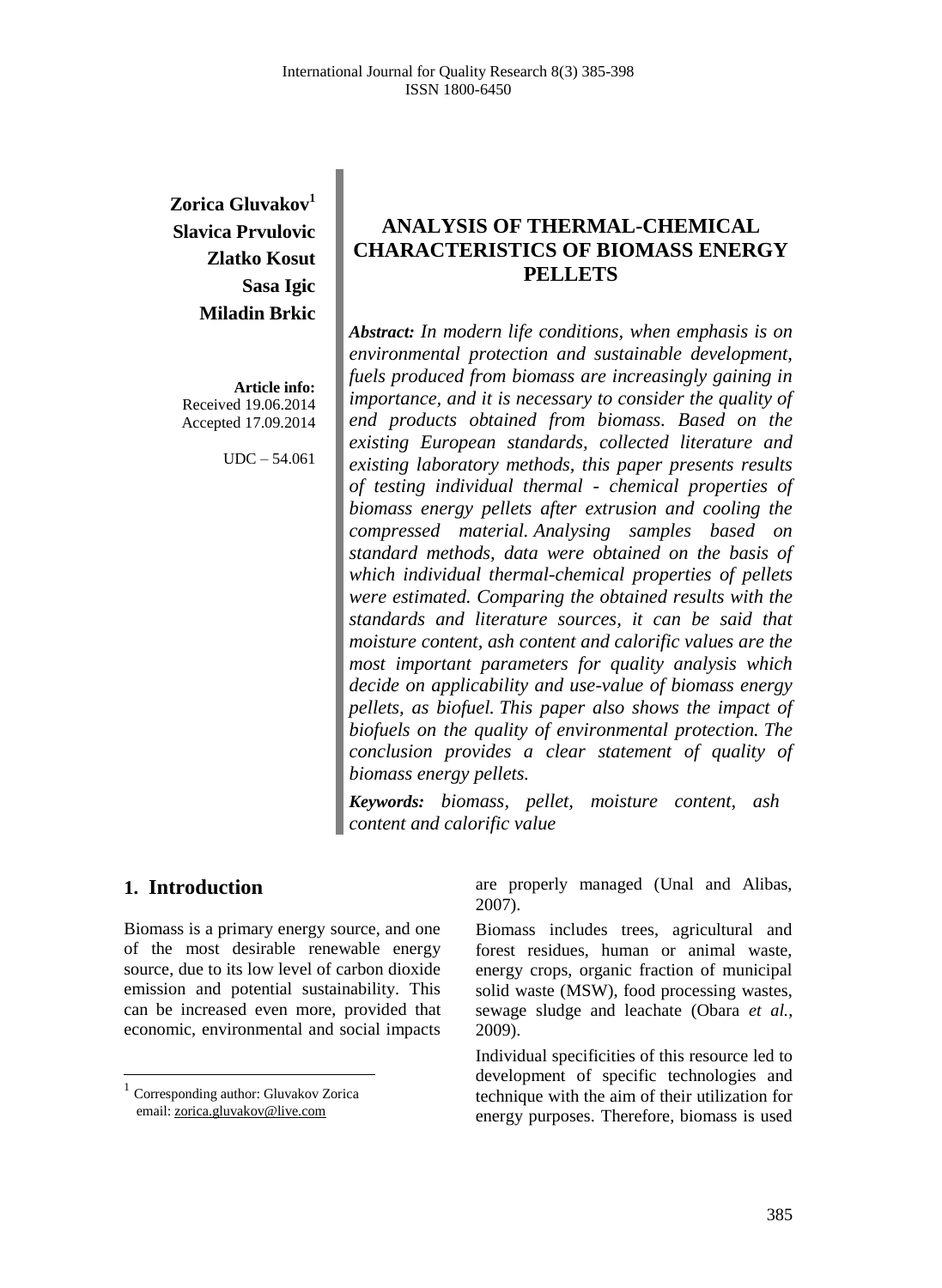

in a variety of forms, or processed into various shapes for easy and simple use, i.e. simplification and economics of its use. Currently, the most cost-effective form of biomass packaging is a pellet which with its specificities surpasses any other type of packaging. This type of packaging has existed for a long time, and it was first used in mines, where it was used for pressing dust and coal fines (Brkić and Janić, 2008).

A pellet (Figure 1) is a small body, round or cylindrical in shape, and is commonly referred to in the plural, as a pellet is not used as a single piece, but as a group. It is made of various products and materials, depending on type of material or thermal treatment. Pellets as an energy source can be produced from wood, energy crops or waste (Obenberger and Thek, 2009). Thus, pelleting process involves compression or extrusion of ground bulky plant material into a suitable form which has a significantly smaller volume compared to the starting material (Brkić *et al.*, 2011).



**Figure 1.** Biomass energy pellets

After potential drying, grinding and conditioning of raw material, the process of pelleting is performed on the pellet press (Brkić *et al.*, 2012). Production technology of pellets is derived from the industrial production of animal feed. Adjusting the technology of pelleting ground raw material for the production of energy pellets in an adequate shape, size and moisture content, it is possible to produce a homogeneous biofuel from wood waste and agricultural biomass. Equipment for the production of energy pellets is also derived from the equipment for industrial production of animal feed, i.e. from presses for animal feed, whose parameters are optimized and which are made of a material of adequate strength.

The most important working part of the pellet press is the matrix. There are two types of matrix: a ring-like and a flat matrix. In the ring matrix press, the raw material is put from above, it is inserted into the central part of the ring matrix, it falls down over the rollers onto the matrix and the rollers press the raw material sideways (laterally) through the holes in the matrix. The raw material comes out compressed from the matrix holes by the process of extrusion. The matrix can be mounted vertically or horizontally (Obenberger and Thek, 2009). In the flat matrix press, the raw material falls from above, over the rollers, onto the matrix, it is pressed by the rollers through the holes in the matrix through which it is extruded. In both cases, the matrix is mounted horizontally.

Therefore, for the process of pressing the raw material, the most important components of the press are matrixs, rollers and knife for cutting the pellets. The raw material enters a space before being pressed and should be evenly distributed across the holes of the matrix (Figure 2). A "carpet" (thin layer) is formed on the matrix from the raw material by rotating rollers or matrixs. Pressing rollers rotate over the "carpet" and form a compressed, dense layer from the raw material. Excessive rolling of the rollers generates strong pressure, which leads to clogging of the holes in the matrix. For this reason, rollers need to have adequate peripheral speed of rotation. An endless thread of raw material comes out of the matrix, which is cut by knife to the desired length. Knives can be stationary or movable, depending on whether the matrix rotates or not. This is how pellets are made.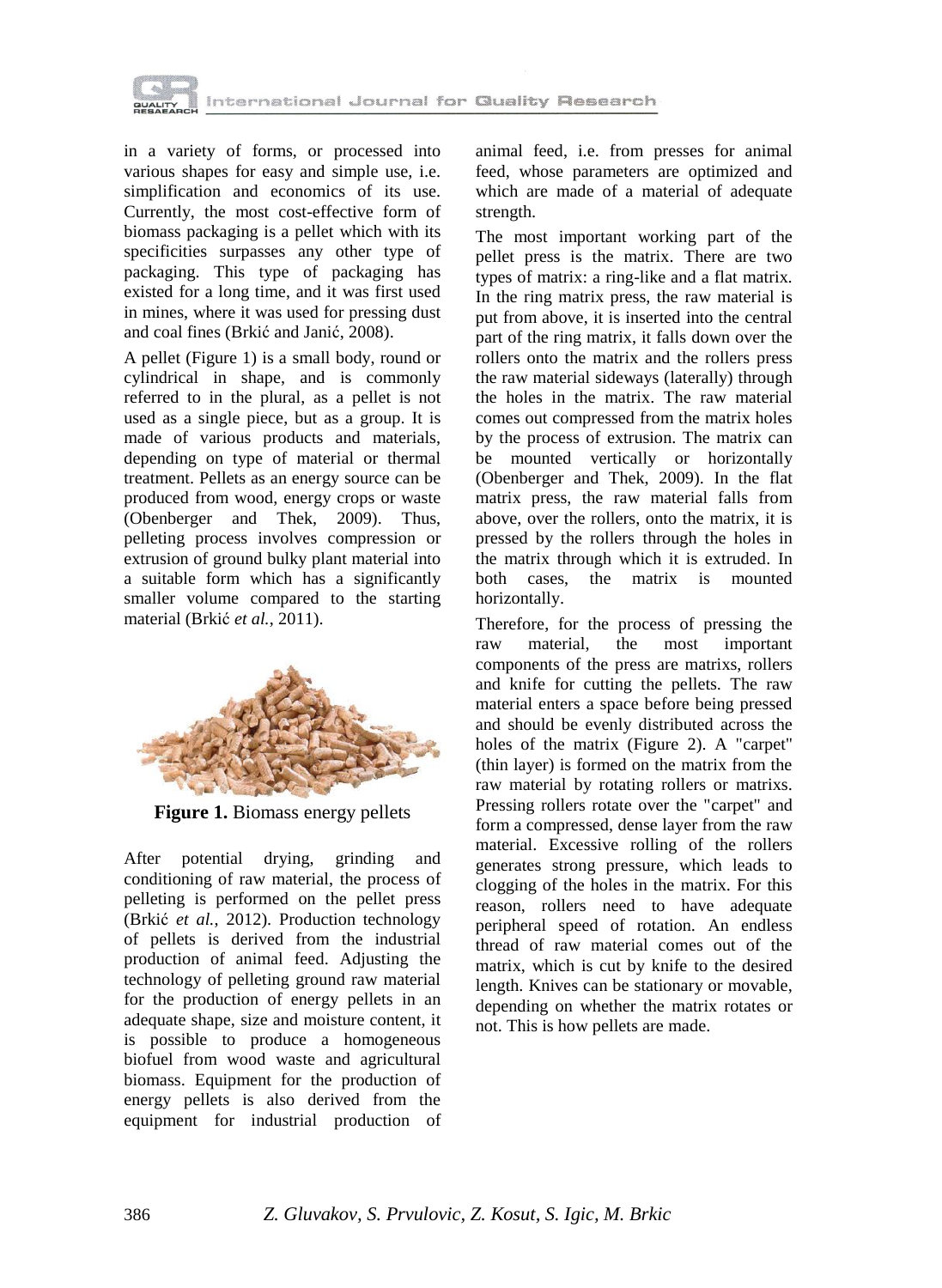



**Figure 2.** Graphical display of extrusion of raw material through the matrix channel of the pellet press (Alakangas *et al.*, 2002)

Matrix is designed specifically for each type of raw material and cannot be used for any other type (Gluvakov and Brkić, 2014). Thus, pressing parameters for one specific type of raw material are: matrix thickness; press channel length; number, shape and cross-section of the hole; width of the motion path for the pressing rollers; number of pressing rollers, cross-section, width and outer area of rollers; form (shape) of pressing rollers (cylindrical or conical) in the flat matrix press, type of channels on the surface of the rollers (perforated, linear, etc..). Number of rollers may be two, three or four.

Figure 3 shows a ring matrix biomass pellet press of the company CPM and Figure 4 a flat matrix press of the company Amandus Kahl.



**Figure 3.** CPM Ring matrix pellet press



**Figure 4.** Amandus Kahl Flat matrix pellet press

Indicators of quality of biomass energy pellets can be divided into chemical thermal and physical - mechanical properties. The most important chemicalthermal indicators of quality (Figure 5) are determined by the content of some chemical components in pellets, moisture content, ash content and energy value. Physicalmechanical indicators of quality (Figure 6) show the geometrical parameters of pellets, pellet density, abrasion and resistance to pressure (Urbanoviča *et al.*, 2011).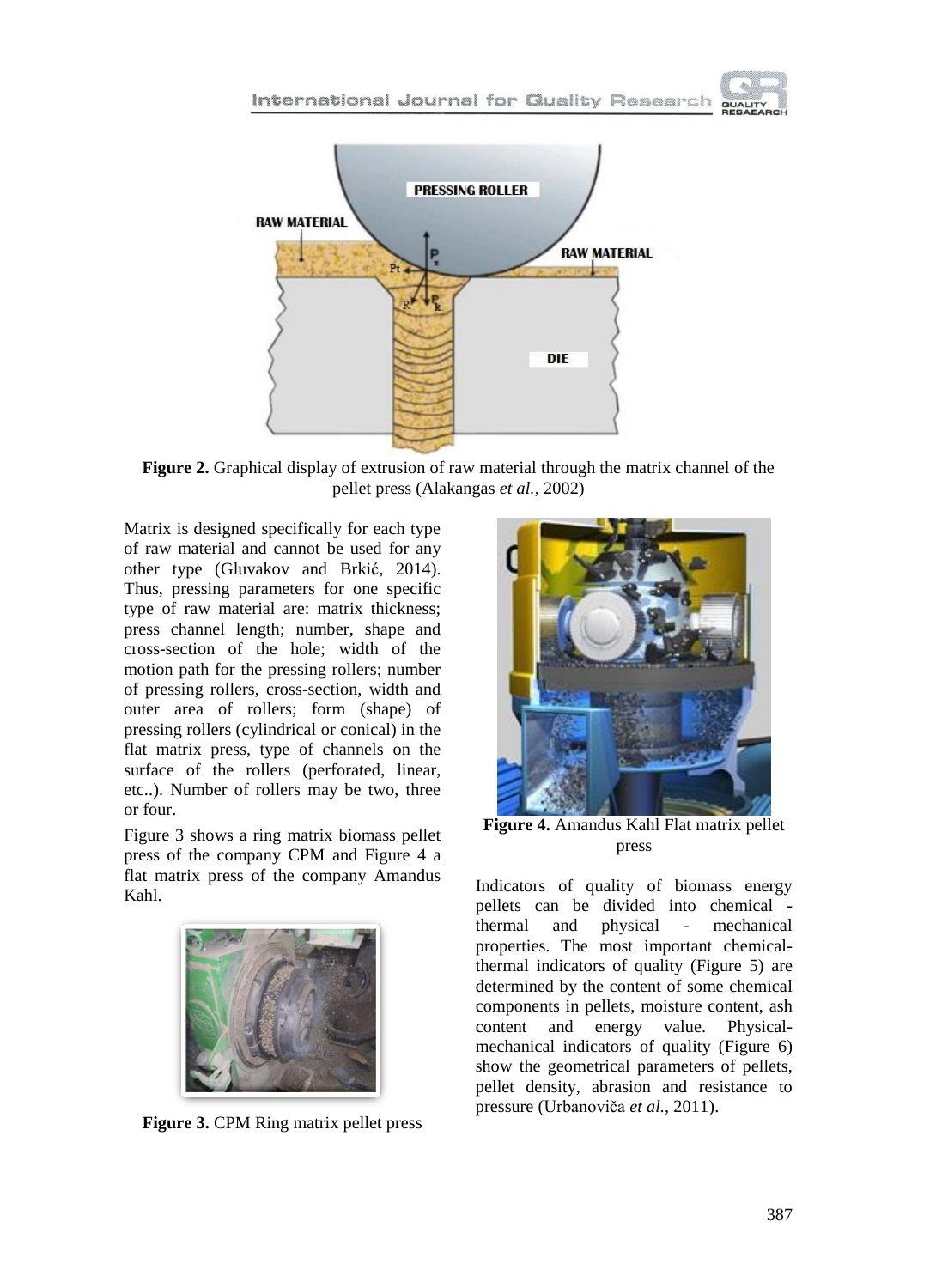

Chemical-thermal indicators of pellets quality are determined by the quality of material for pressing. It is possible to reduce the moisture in order to improve the quality, but the other parameters are determined by the material itself (chemical elements in the biomass, ash content, energy value...). Physical-mechanical parameters are influenced by properties of the material for pressing (strength of the material), as well as the use of appropriate technology.



**Figure 5.** Chemical-thermal indicators of pellets quality





Classifications, specifications and quality assurance of solid biofuels are intended to increase the utility of biofuels so that consumer and seller can uniformly define the quality of biofuels based on biomass origin, i.e. "packaging" and to provide adequate confidence that specific quality requirements are satisfied (Alakangas, 2004).

Most European countries do not have any specific legislation to determine the quality of energy pellets. For the most part, regulations for biomass are applicable. Only a few countries have specific regulations. Until recently, only three countries had official quality standards for solid biofuels, Austria ӦNORM M 7135, Sweden SS 187120 and Germany DIN 51731 plus. In addition to the above mentioned, there is also adopted European standard EN/TS 14961. European Committee for Standardization, CEN under thermal Committee TC335 issued 27 technical specifications (preliminary standards) for solid fuels in the period between 2003-2006 (Alakangas, 2010). These technical specifications were amended and adopted as European Standards (EN) in 2010. When the EN standards became applicable, national standards had to be either withdrawn or adapted to these EN-standards.

Table 1, 2 and 3 show the new European standard for energy pellets ENplus A1, ENplus A2 and ENplus A3. EN plus standards are derived from EN 14961 standard.

**Table 1.** New European standard for energy pellets ENplus A1

| $\sigma$ $\Gamma$ $\sim$ |                   |                       |
|--------------------------|-------------------|-----------------------|
| Parameter                | Unit              | ENplus-A1             |
| Diameter                 | mm                | $6-8$ mm              |
| Length                   | mm                | $3.15 \leq L \leq 40$ |
|                          |                   | Max. 45mm             |
| <b>Bulk density</b>      | kg/m <sup>3</sup> | $\geq 600$            |
| Calorific value          | MJ/kg             | $\geq 16.5$           |
| Moisture content         | Ma.-%             | $\leq 10$             |
| Fines                    | Ma.-%             | $\leq 1\%$            |
| Mechanical               | $Ma.-%$           | > 97.5                |
| durability               |                   |                       |
| Ash content              | Ma.-%             | $\leq 0.7$            |
| Ash melting              | $\circ$ C         | $\geq 1200$           |
| behaviour                |                   |                       |
| Chlorine content         | Ma.-%             | $\leq 0.02$           |
| Sulphur content          | Ma.-%             | $\leq 0.05$           |
| Nitrogen content         | Ma.-%             | $\leq 0.3$            |
| Copper content           | mg/kg             | $\leq 10$             |
| Chromium content         | mg/kg             | $\leq 10$             |
| Arsenic content          | mg/kg             | $\leq 1$              |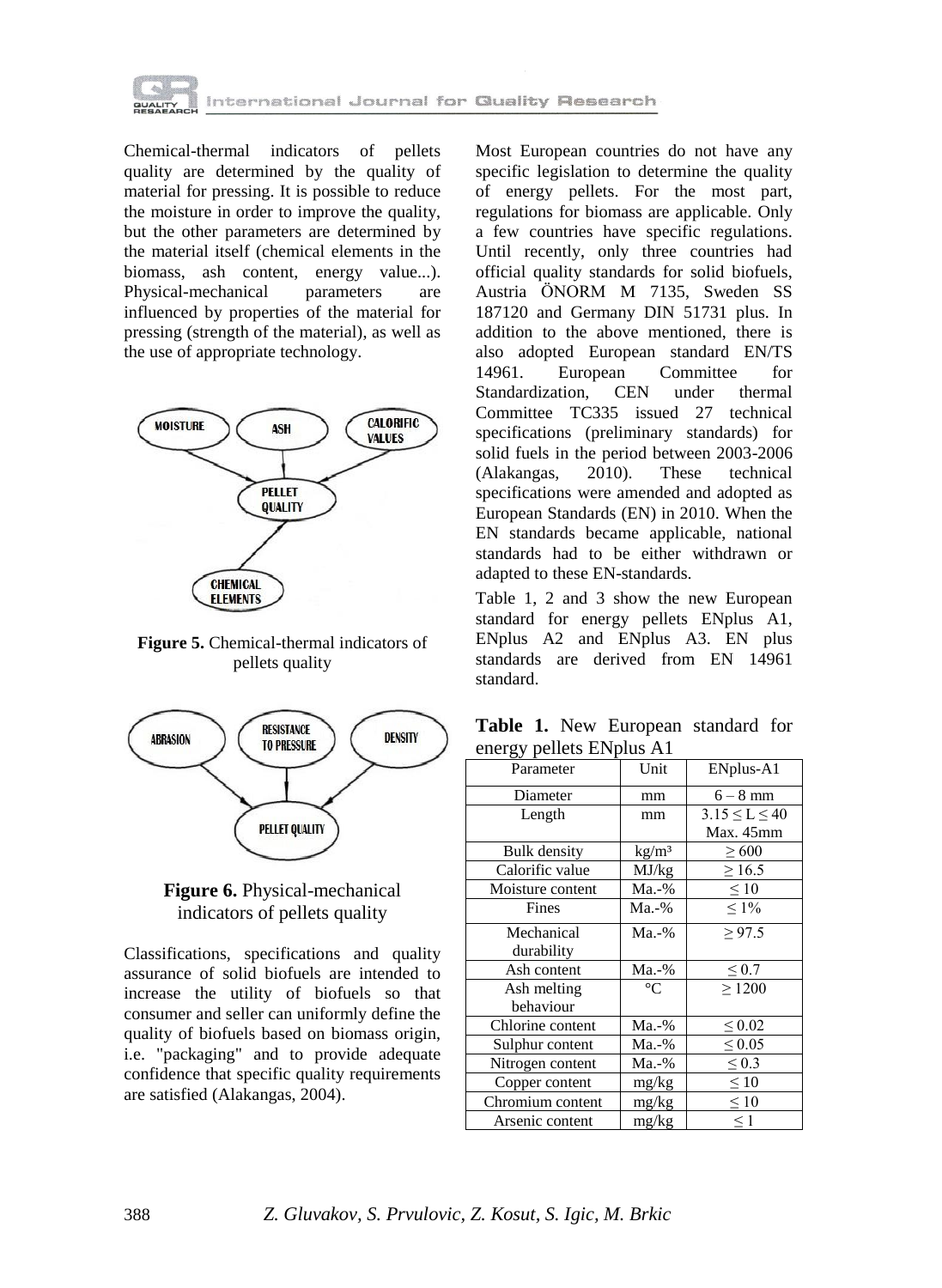

| Cadmium content | mg/kg | ${}^{<}0.5$     |
|-----------------|-------|-----------------|
| Silver content  | mg/kg | ${}^{<}0.1$     |
| Lead content    | mg/kg | ${}_{0}<$ 10    |
| Nickel content  | mg/kg | ${}_{0}<$ 10    |
| Zinc content    | mg/kg | ${}_{\leq 100}$ |
| Mercury content | mg/kg | ${}^{<}$ 0.05   |

Solid biofuels (pellets) shall be described in declarations of quality which the supplier shall provide for the ultimate consumer or retailer. Declaration of quality should include at least: the supplier (person or company that provides contact information), references to specifications for technical quality assurance, origin and source, a form of trade, normative properties, chemical treatment if the biomass is chemically treated.

Table 4 shows a declaration for pellets produced in company "Brites" in England. Company "Brites" has six years of experience of producing and delivering energy pellets, it has a successfully accredited ENplus standard.

**Table 3.** New European standard for energy pellets ENplus A3

| Parameter           | Unit              | ENplus-A3             |
|---------------------|-------------------|-----------------------|
| Diameter            | mm                | $6-8$ mm              |
| Length              | mm                | $3.15 \leq L \leq 40$ |
|                     |                   | Max. 45mm             |
| <b>Bulk</b> density | kg/m <sup>3</sup> | $\geq 600$            |
| Calorific value     | MJ/kg             | $\geq 16.0$           |
| Moisture content    | Ma.-%             | $\leq 10$             |
| Fines               | $Ma.-\%$          | $\leq 1\%$            |
| Mechanical          | Ma.-%             | $\geq 96.5$           |
| durability          |                   |                       |
| Ash content         | Ma.-%             | $\leq 3.0$            |
| Ash melting         | $\rm ^{\circ}C$   | $\geq 1100$           |
| behaviour           |                   |                       |
| Chlorine content    | Ma.-%             | $\leq 0.03$           |
| Sulphur content     | Ma.-%             | $\leq 0.05$           |
| Nitrogen content    | Ma.-%             | $\leq 1.0$            |
| Copper content      | mg/kg             | $\leq 10$             |
| Chromium content    | mg/kg             | $\leq 10$             |
| Arsenic content     | mg/kg             | $\leq$ 1              |
| Cadmium content     | mg/kg             | $\leq 0.5$            |
| Silver content      | mg/kg             | $\leq 0.1$            |
| Lead content        | mg/kg             | $\leq 10$             |
| Nickel content      | mg/kg             | $\leq 10$             |

| Zinc content  |        |  |
|---------------|--------|--|
| rcury content | $\sim$ |  |

**Table 4.** Declaration of pellets produced in "Brites" (standard EN plus A1)

| Dimensions            | Diameter                    |
|-----------------------|-----------------------------|
|                       | $6 \text{ mm}$              |
|                       | Length                      |
|                       | $3.15 \le L \le 40$ mm      |
| <b>Bulk</b> density   | $\geq 600 \text{ kg/m}^3$   |
| Calorific value       | $16.5 \le Q \le 19$ MJ/kg   |
|                       | $(cca 4.800 \text{ kWh/t})$ |
| Moisture content      | $\leq 10\%$                 |
| Fines                 | $\leq 1\%$                  |
| Mechanical durability | $\geq$ 97.5%                |
| Ash content           | < 0.7 %                     |
| Ash melting behaviour | 1200 °C                     |
| Chlorine content      | $\leq 0.02 \%$              |
| Sulphur content       | ${}_{0.05\%}$               |
| Nitrogen content      | $\leq 0.03 \%$              |
| Additives             | $\leq 0.02 \%$              |
|                       | Dry basis(natural)          |
| Bark                  | no                          |

Producers, suppliers and consumers of solid biofuels, including biomass energy pellets, shall be enabled to have biofuel quality assurance system so as to ensure safer operations. Thus, indicators of quality of biomass energy pellets are shown in energy pellet standards and source literature.

The aim of this paper is, on the basis of European standards, source literature and laboratory methods, to examine the value of chemical-thermal properties, i.e. moisture content, ash content and calorific value of biomass energy pellets and thereby display their dependence. This correlation provides the basis for defining the quality of pellets.

# **2. Material and working method**

## **2.1 Material for pelletizing**

In preparing this paper, energy pellets from different types of raw materials were used. The raw materials used in the manufacturing process to obtain end product (pellet) included: wheat straw, soybean straw, beech sawdust and poplar sawdust. Based on the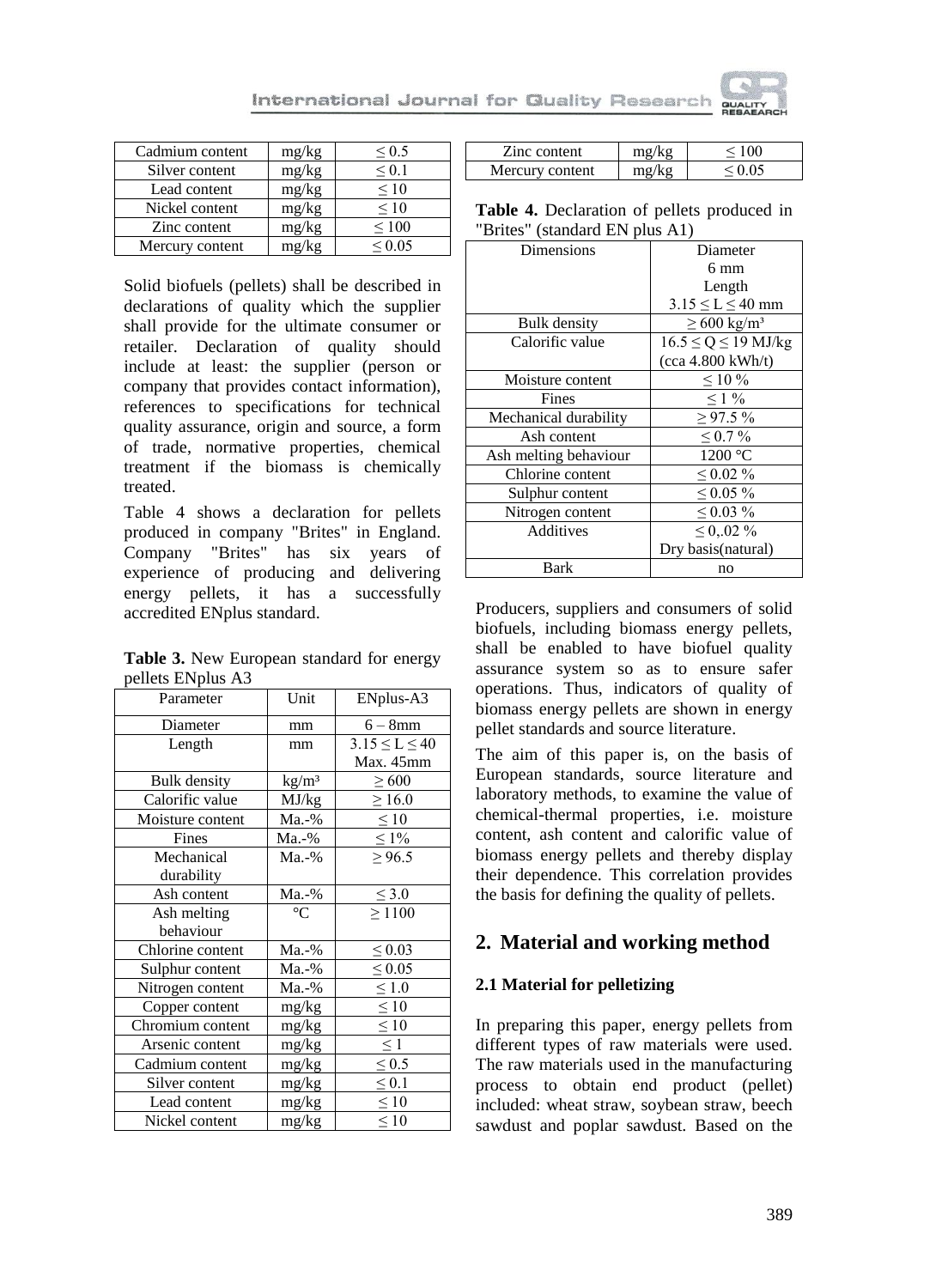

above mentioned raw materials, twelve different types of energy pellets were produced, from three different types of energy pellets: wheat straw, soybean straw, beech sawdust and poplar sawdust.

Sampling of energy pellets for testing thermal-chemical indicators was conducted in manufacturing plants of pellet companies. The sampling method is specified in the instructions for sampling of grains, according to the standard SRS UP.05.3.002.

Samples of energy pellets 3 to 5 kg were taken and put in hermetically sealed PVC bags, and stored in a refrigerator until testing. Testing was performed within five days from sampling, so as to prevent any change in their quality. (Gluvakov *et al.*, 2012, Igić *et al.*, 2006).

### **2.2 Working methods**

Working methods are based on collecting procedures for testing of biomass energy pellets from literature, European standards, existing methods and laboratory tests, analysis of results and drawing conclusions.

### **2.2.1 Method for measuring moisture content of energy pellets**

Moisture content (abbreviated as "moisture") of biomass pellets means the "loss" of weight of ground pellets on drying for 2 hours at a temperature of 105 °C. Determination of moisture content of pellets was conducted according to the standard SRS E. B8. 012.

The necessary equipment for measuring moisture content of pellets include: analytical balance accurate to 0.1 g, laboratory mill, metal containers for drying, electric dryer with air temperature control, set to air temperature of 105 °C and a desiccator.

20 g of an average sample, taken for measuring moisture content of pellets, is weighed and ground. The obtained grist is immediately put in a pre-weighed container and instantly measured to make sure the sample doesn't absorb moisture from the air.

Containers with the grist are put into the dryer (Figure 7), and then dried for 2 h. Time of drying is measured from the moment the drier has reached air temperature of 105°C. Upon completion of drying, the containers are transferred, using safety gloves, to the desiccator where they are cooled at ambient temperature. Once the dried sample has cooled, it is placed on an electric balance, and its total weight is measured. It should not be forgotten that the sample gross weight shall be reduced by the weight of the container (the so-called tare weight) in order to get the net weight of the sample.



**Figure 7.** Laboratory dryer

Moisture content of energy pellets is calculated on the basis of the ratio of weights to get the weight percentages using the formula:

$$
\omega = \frac{(m_1 - m_2)}{m_1} \times 100
$$

where:

 $\omega$  – moisture content in percent, %  $m_1$  – wet weight, in g  $m<sub>2</sub> - dry weight, in g$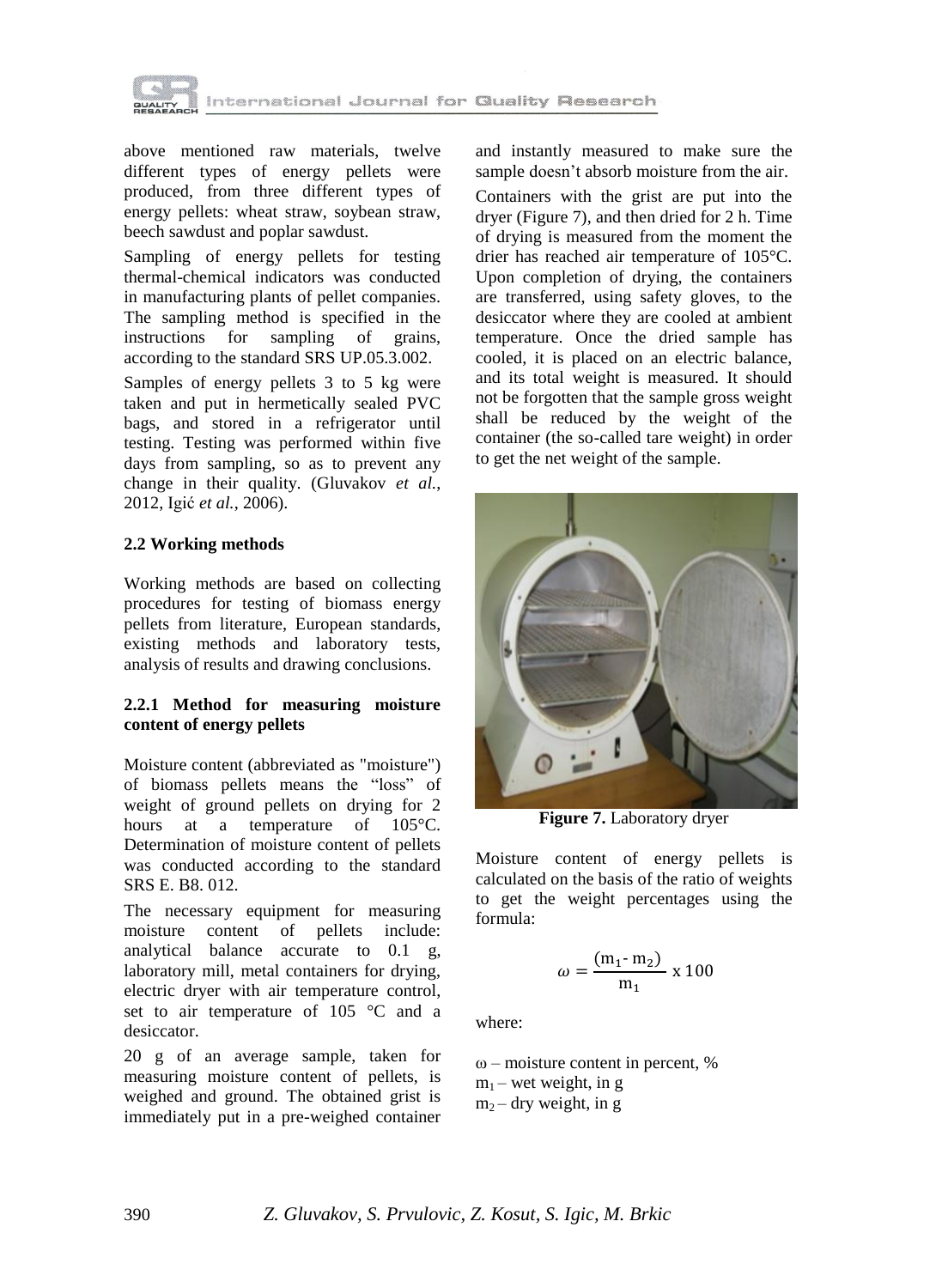

## **2.2.2 Method for measuring ash content in energy pellets**

Ash content of biomass energy pellets in a sample represents the weight of the residue after complete combustion of the sample at a temperature of  $575 \pm 25^{\circ}$ C, expressed as a percentage, according to the standard SRS H.N8.136.

The necessary equipment for measuring ash includes: platinum, quartz, or porcelain pots, cups or bowls, electric furnace (the so called annealing furnace) with temperature control at  $575 \pm 25^{\circ}$ C, tongs for the pot, cup or bowl, laboratory mill and analytical balance.

20g of an average sample for measuring ash content is weighed and ground.

Ground pieces of adequate size are placed in the container for careful combustion in open flame until completely carbonized. After combustion of the sample, a mixture of ash and coke is obtained. From the bowl, 1 g of combusted sample is weighed and placed in a cup, and then into the furnace, which is heated gradually. It is annealed at  $575 \pm 25^{\circ}$ C for 3 hours. During the annealing process, coke combusts completely. What remains upon completion of annealing is clean ash. Removing cups from the electric furnace is performed by using metal "tongs". When removing cups from the electric furnace it is necessary to place them on the furnace lid first to cool for 15 min to prevent cracking due to big difference in temperatures. After cooling, the obtained ash is weighed on analytical balance (Gluvakov *et al.*, 2012; Igić *et al.*, 2006).

Figure 8 shows electric furnace, porcelain cups and metal tongs.



**Figure 8.** Electric furnace, cups and metal tongs

Ash content of biomass energy pellets is measured as follows: first, a sample of ground energy pellets before combustion is weighed, after that the cooled mixture of coke and ash is weighed in order to determine the percentage of mixture of coke and ash in the total sample of pellets. After that, 1g of sample for annealing is taken from the total weight of the mixture of coke and ash. After annealing, cooled ash is weighed and the percentage of ash in 1 g sample of a mixture of coke and ash is calculated. Then, the weight of ash is measured in the total weight of the mixture of coke and ash. Finally, based on the weight of ash in the total weight of the mixture of coke and ash, the percentage of ash is determined in the total weight of the pellet sample of 20 g.

## **2.2.3 Method for measuring calorific value in energy pellets**

Gross calorific value of energy pellets is calculated calorimetrically according to the standard EN ISO 1716.

Weight of dry ground or whole sample of 1 g is measured on analytical balance and placed in a small container. The container with the sample is placed in the top part (cover) of the "bomb", where electrodes are connected by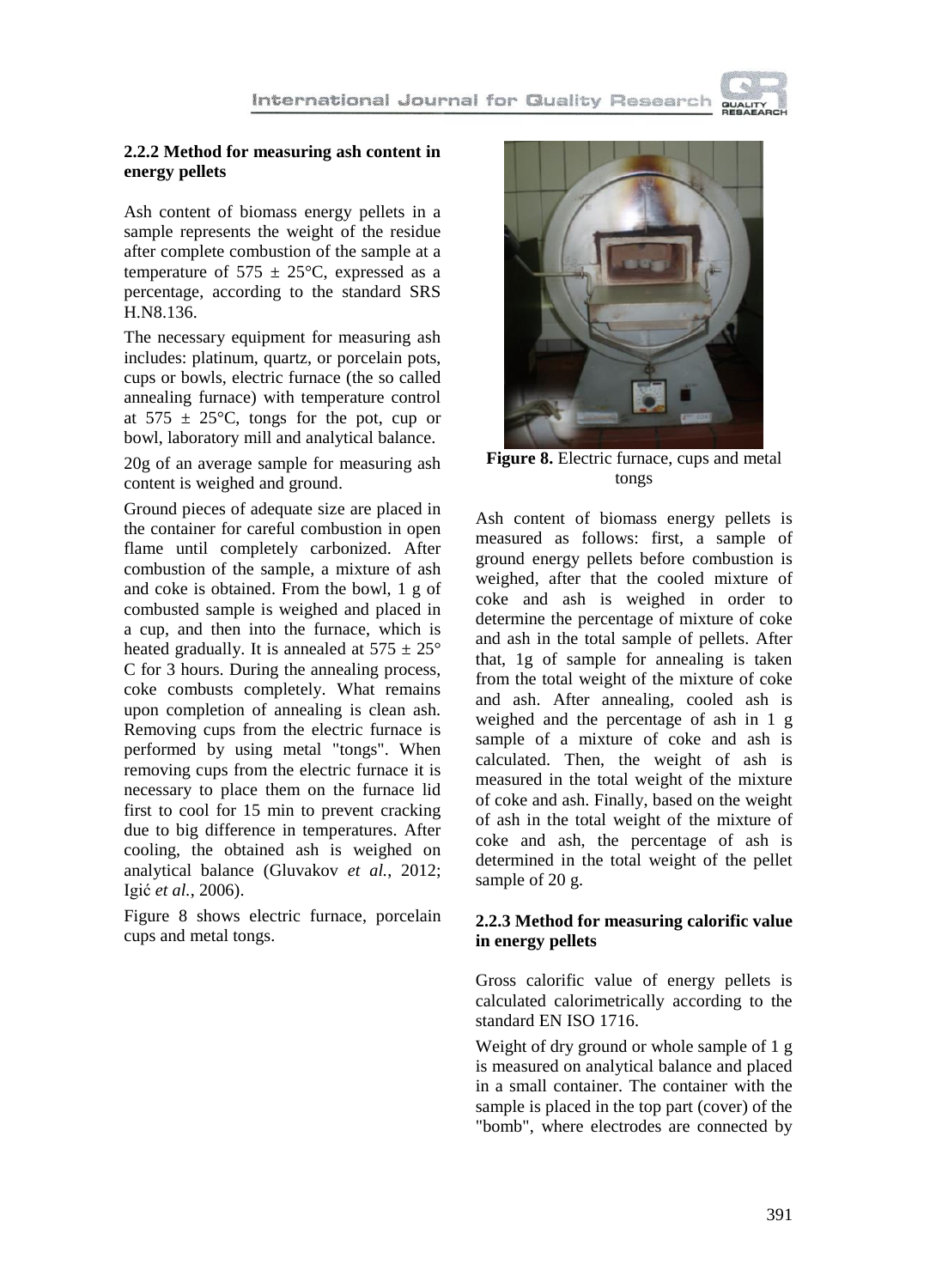

wire. After that, the "bomb" is closed and filled with oxygen at 30 bar pressure. Before putting the "bomb" down in the calorimeter, it is necessary to check if there is water in it, if not, it needs to be filled with water and then the "bomb" is put down in the calorimeter housing. The "bomb" is then connected with electrical current through electrodes. The sample undergoes the process of complete combustion. With the combustion of the sample, a certain amount of thermal energy is released, which is recorded by the apparatus and transmitted to the computer. Upon completion of the procedure, it is necessary to disassemble "the bomb" and brush the container (Gluvakov *et al.*, 2012, Igić *et al.*, 2006).

Figure 9 shows calorimeter, and Figure 10 the process of preparing the "bomb" with a sample for testing before being placed in the calorimeter.



**Figure 9.** Calorimeter







**Figure 10.** Preparing the "bomb" for testing (a - filling the "bomb" with oxygen) (b - placing the "bomb" in the calorimeter)

For every calculation of calorific value of biomass energy pellets, it is necessary to do at least three measurements and then calculate the average calorific value of the sample rounded to two decimal places. Lower calorific value of biomass energy pellets is calculated using the formula:

$$
h_g=h_d+2500\ (9h+w)
$$

where:  $h_g$  - gross calorific value (kJ/kg),  $h_d$  lower calorific value (kJ/kg), h - the amount of water resulting from hydrogen combustion (kg), w - moisture content in relative units.

## **3. Results and discussion**

After performed laboratory testing of moisture content, ash content and calorific value of biomass energy pellets, basic results of the above tests were obtained.

Tables 5, 6, 7 and 8 show the results obtained from tests on the basis of three different samples of energy pellets from wheat and soybean straw and from beech and poplar sawdust.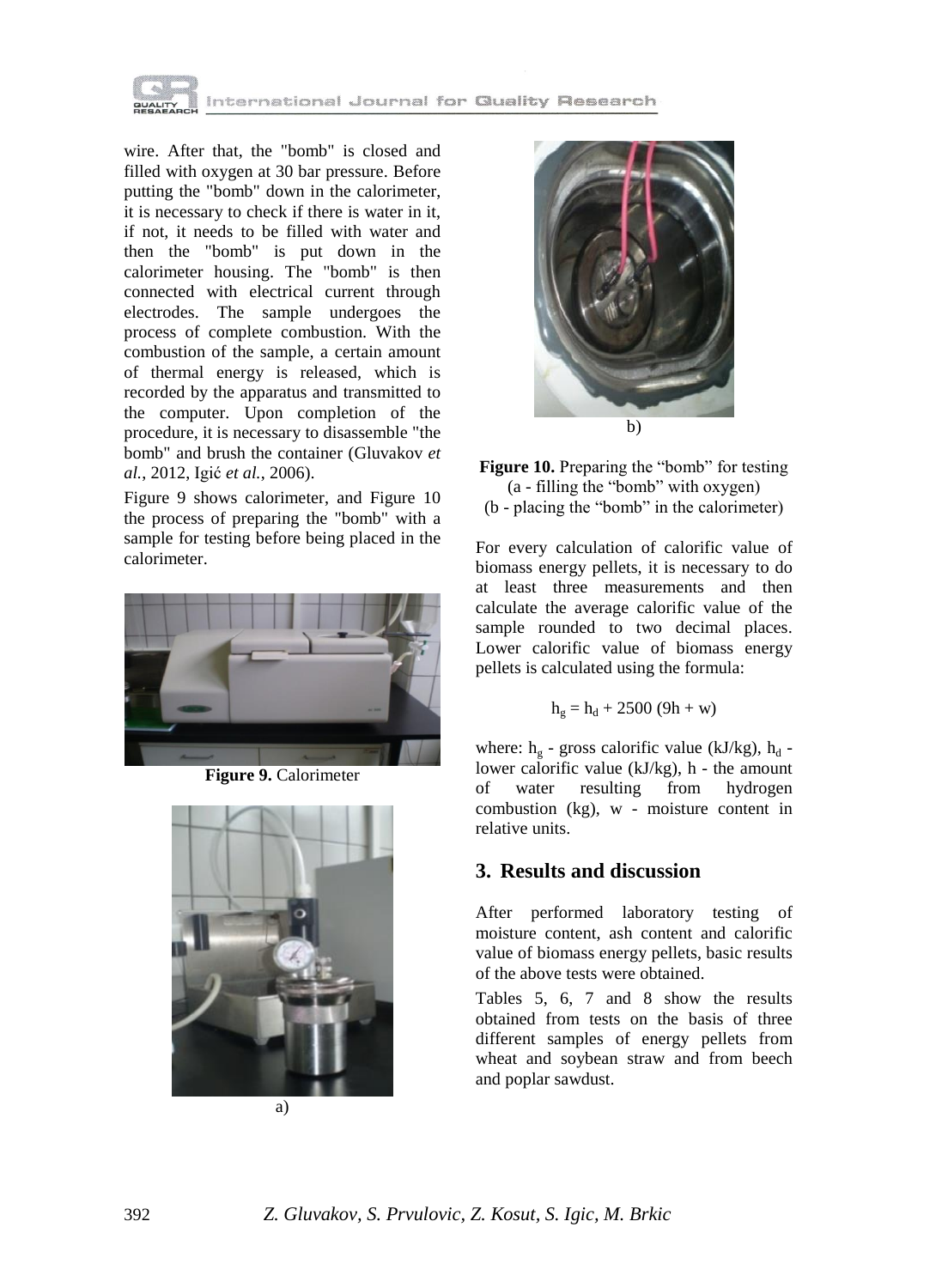

| <b>THERE</b> is regard of tests of wheat straw energy periods |                |                         |                 |                    |
|---------------------------------------------------------------|----------------|-------------------------|-----------------|--------------------|
| No.                                                           | <b>Samples</b> | Moisture content $(\%)$ | Calorific value | Ash content $(\%)$ |
|                                                               | (Straw)        |                         | (MJkg)          |                    |
| . .                                                           | Wheat          | 7.73                    | 15.51           | 6.76               |
| ۷.                                                            | Wheat          | 7.746                   | 15.25           | 7.81               |
|                                                               | Wheat          | 7.81                    | 15.02           | 8.53               |
| 4.                                                            | Average        | 7.762                   | 15.26           | 7.70               |

**Table 5.** Results of tests of wheat straw energy pellets

#### **Table 6.** Results of tests of soybean straw energy pellets

| No. | Samples | Moisture content $(\%)$ | Calorific value<br>(MJkg) | Ash content $(\%)$ |
|-----|---------|-------------------------|---------------------------|--------------------|
|     | (Straw) |                         |                           |                    |
| .,  | Soybean | 7.71                    | 15.41                     | 7.43               |
| 2.  | Soybean | 8.01                    | 14.72                     | 8.24               |
|     | Soybean | 9.12                    | 14.38                     | 8.63               |
| 4.  | Average | 8.28                    | 14.84                     | 8.10               |

**Table 7.** Results of tests of beech sawdust energy pellets

| No. | Samples   | <i>oj</i> r<br>Moisture content $(\%)$ | Calorific value | Ash content $(\%)$ |
|-----|-----------|----------------------------------------|-----------------|--------------------|
|     |           |                                        | (MJkg)          |                    |
|     | (Sawdust) |                                        |                 |                    |
|     | Beech     | 6.45                                   | 16.92           | 0.67               |
| ۷.  | Beech     | 6.82                                   | 16.80           | 0.64               |
| Ć.  | Beech     | 7.44                                   | 16.68           | 0.70               |
|     | Average   | 6.90                                   | 16.80           | 0.67               |

| Table 8. Results of tests of poplar sawdust energy pellets |  |  |  |
|------------------------------------------------------------|--|--|--|
|------------------------------------------------------------|--|--|--|

|     |           | ر س                     |                 |                    |
|-----|-----------|-------------------------|-----------------|--------------------|
| No. | Samples   | Moisture content $(\%)$ | Calorific value | Ash content $(\%)$ |
|     |           |                         | (MJkg)          |                    |
|     | (Sawdust) |                         |                 |                    |
| .,  | Poplar    | 6.17                    | 17.07           | 0.63               |
| 2.  | Poplar    | 6.29                    | 16.85           | 0.69               |
| 3.  | Poplar    | 7.01                    | 16.34           | 0.71               |
|     | Average   | 6.49                    | 16.77           | 0.68               |

Moisture content of the tested energy pellets from tables 5 and 6 is within the allowable limits  $(\leq 12\%)$  according to DIN standard, EN 14961-1 standard ( $\leq 10\%$  and  $\leq 15\%$ ), ENplus standard  $(\leq 10\%)$  and literature range (7-12%) of the average characteristics of pellets.

Calorific values of the tested samples from Tables 5 and 6 are not within the allowable range of DIN standard (17.5 - 19.5 MJ/kg), ENplus standard  $(\geq 16.0 \text{ MJ/kg})$ , or literature sources (16.92 - 17.64 MJ/kg). Calorific values in the standard EN 14961-1 are not defined, but represent a minimum value that must be mentioned, as the net calorific value according to EN 14918 standard. It should be borne in mind that the standards of EU countries relate mainly to energy pellets from wood biomass.

Ash content of the tested biomass pellets from Tables 5 and 6 is not within the allowable limits according to DIN standard (<1.5%), ENplus standard ( $\leq 0.7\%$ ,  $\leq 1.5\%$ ,  $\leq$  3%), or literature sources (0.4 - 1.5%). Ash content of all tested samples is within the prescribed values according to EN 14691-1 standard (from  $\leq 0.5$  to  $\leq 10$  and  $>10\%$ ).

Moisture content of all tested energy pellets from Tables 7 and 8 is within the allowable limits  $( \leq 12\%)$  according to DIN standard, EN 14961-1 standard ( $\leq$ 10% and  $\leq$  15%) and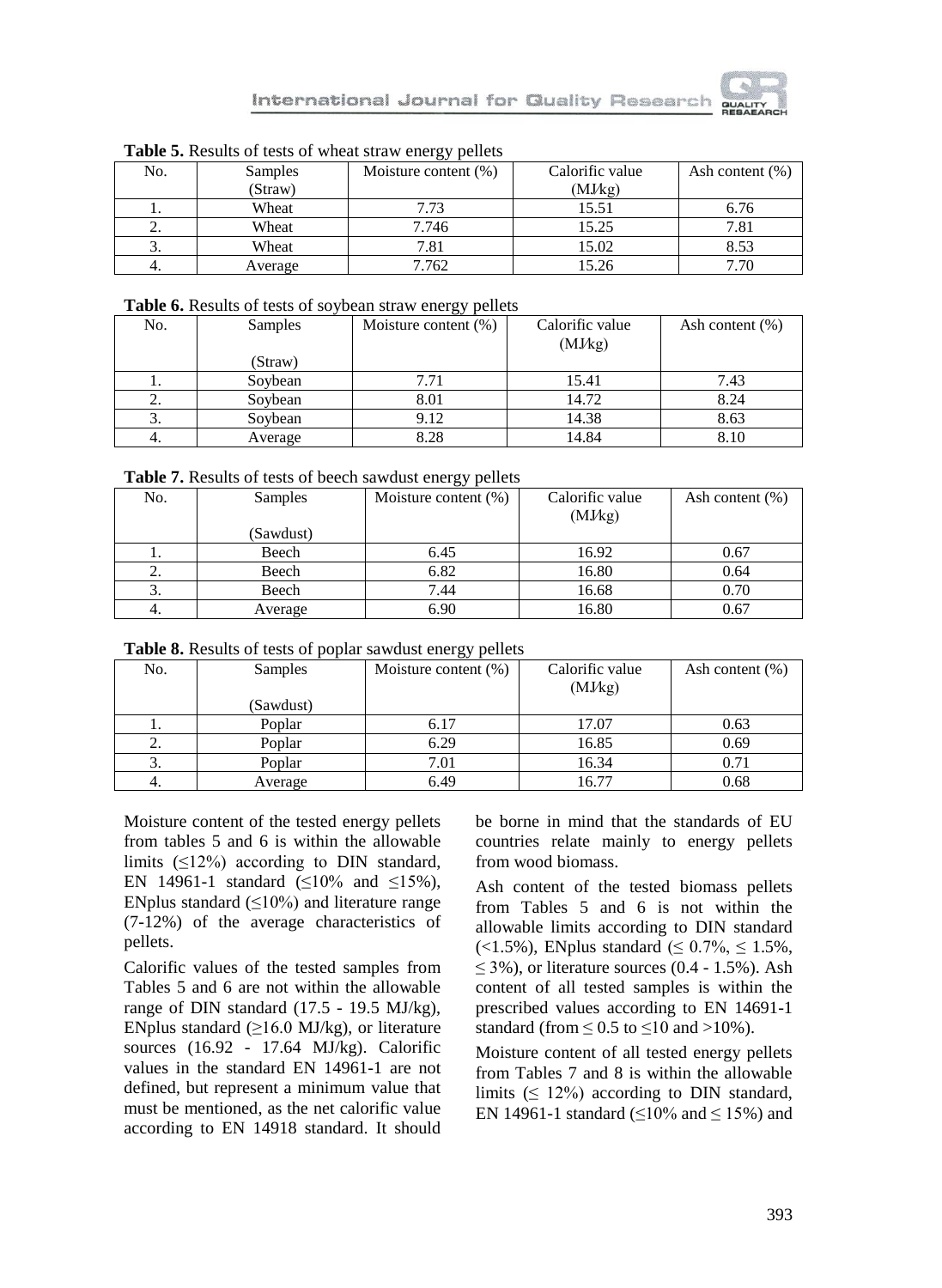

ENplus standard  $(\leq 10\%)$  of the average characteristics of pellets. In literature sources, moisture content is in the range (7- 12%), which was not the case with all tested pellets. In Table 7 there is a deviation in the form of a somewhat lower moisture content of 7% in sample numbers 1 and 2, and in Table 8 in samples also under numbers 1 and 2.

Calorific values of the tested samples in Tables 7 and 8 are not within the allowable range of DIN standard (17.5 - 19.5 MJ/kg), but are within the prescribed range of ENplus standard  $(≥16.0$  MJ / kg). According to the literature (16.92 - 17.64 MJ/kg), within allowable limits are only sample number 1from Table 7 and sample number 1 from Table 8. Calorific values in standard EN 14961-1 are not defined, but represent a minimum value that must be mentioned, as the net calorific value according to standard EN 14918.

Ash content of the tested biomass pellets in Tables 7 and 8 is within the prescribed values of DIN standard  $(\langle 1.5\%),$  ENplus standard ( $\leq 0.7\%$ ,  $\leq 1.5\%$ ,  $\leq 3\%$ ), and literature sources (0.4 -1.5%). Ash content of all tested samples is also within the prescribed values of EN 14691-1 standard (from  $\leq$  0.5 to  $\leq$ 10 and >10%).

Figures 11, 12, 13 and 14 show interdependence of calorific value and moisture content in biofuels, as an increase in moisture content of biomass energy pellets leads to a decrease in their calorific values, and vice versa.

Analysis of chemical elements, i.e. content of sulphur, nitrogen, chlorine, arsenic, cadmium, chromium, copper, mercury, lead, zinc and extracted organic particles was not the subject of this study. However, it is noteworthy that they also belong to chemical-thermal indicators of quality.



**Figure 11.** Dependence of calorific value upon moisture content in biomass energy pellets from wheat straw







**Figure 13.** Dependence of calorific value upon moisture content in biomass energy pellets from beech sawdust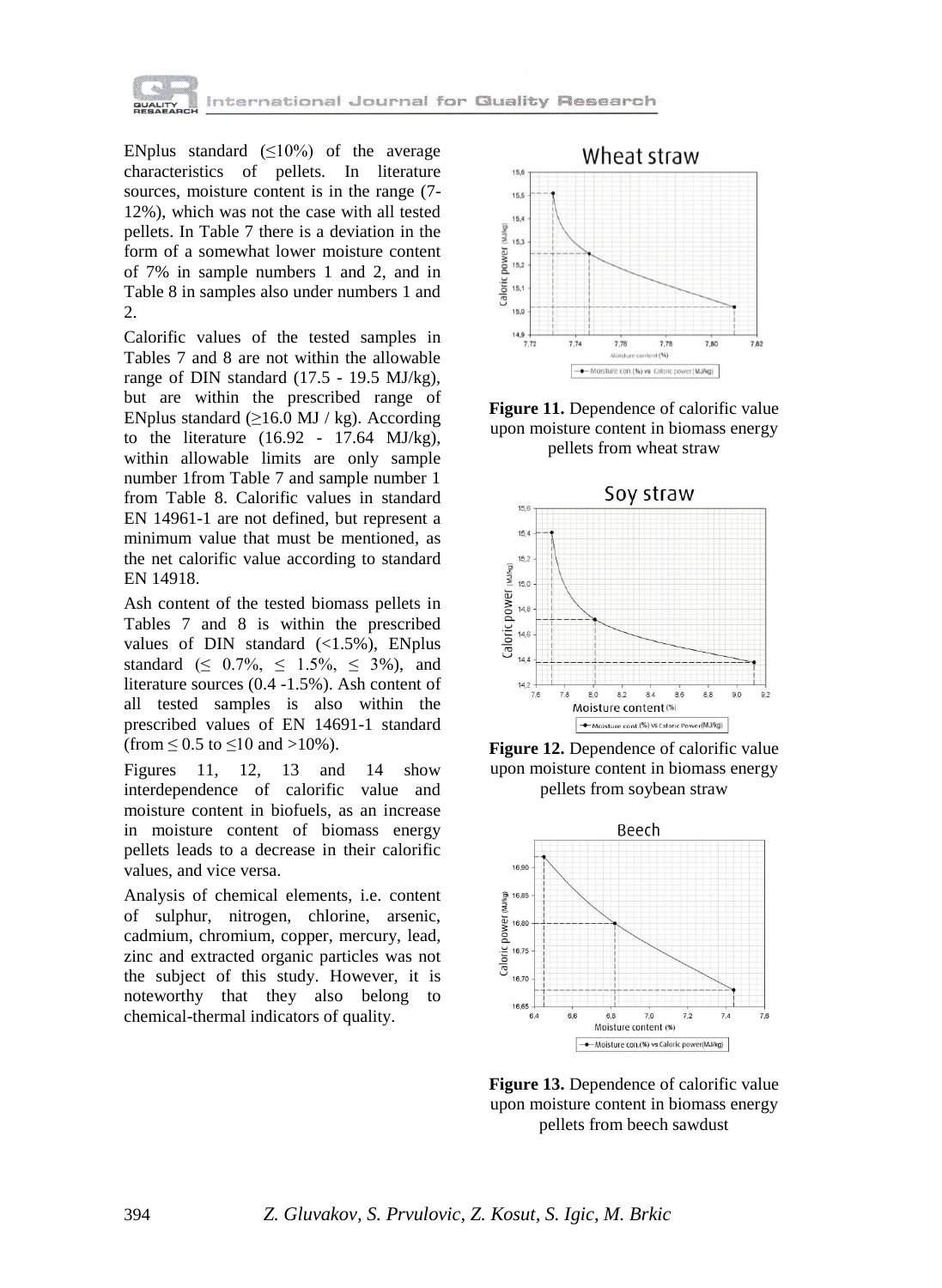



# **4. Biomass - environmentally friendly fuel**

Production and use of biomass for energy purposes reduces emissions and contributes to the protection of soil and water. Biomass is a very environmentally-friendly fuel as it contains very little or no toxic substances, such as sulphur and heavy metals which are found in fossil fuels, and which are, with their combustion, emitted into the air, and hence threaten human health and the environment. The main advantage of biomass over fossil fuels is its renewability (Ašonja and Brkić, 2014).

Substitution of conventional fuels with alternative types, i.e. biomass, significantly reduces the emission of harmful gases into the atmosphere (by about 60%), as biomass does not contain a significant amount of heavy hydrocarbons. It does not cause an increase in CO2 content in the atmosphere (Figure 15), as biomass uses CO2 from the atmosphere for its growth (it does not cause the so-called "greenhouse effect"). Specifically, the amount of CO2 emitted from biomass from combustion is used for plant growth and development. (Hodolič *et al.*, 2013). Thus, the use of biofuels does not lead to an increase in the content of carbon dioxide in the atmosphere, it does not increase the warming of the atmosphere, nor

does it influence global climate changes.

Ash generated after biomass combustion in the chamber is not harmful to the environment, on the contrary, it can be used to fertilize gardens and fields, as it is a useful mineral fertilizer. It should be noted that separation of ash from gaseous products of combustion of biofuels (with cyclone separators, filters and other methods) produces harmful fractions of ash, since it contains heavy metals, undesirable for soil, plants and living organisms. This so-called "fine" ash must not be spread over the soil. It is packed in special containers and transported to companies capable of processing ash and eliminating its harmful effects.

Positive effects of the use of biomass as an energy source must be viewed applying a multidisciplinary approach in which the following would be most important to point out: social, economic and particularly environmental aspects (Figure 16), the three pillars of sustainability of the aforementioned activities (Brkić *et al.*, 2012).



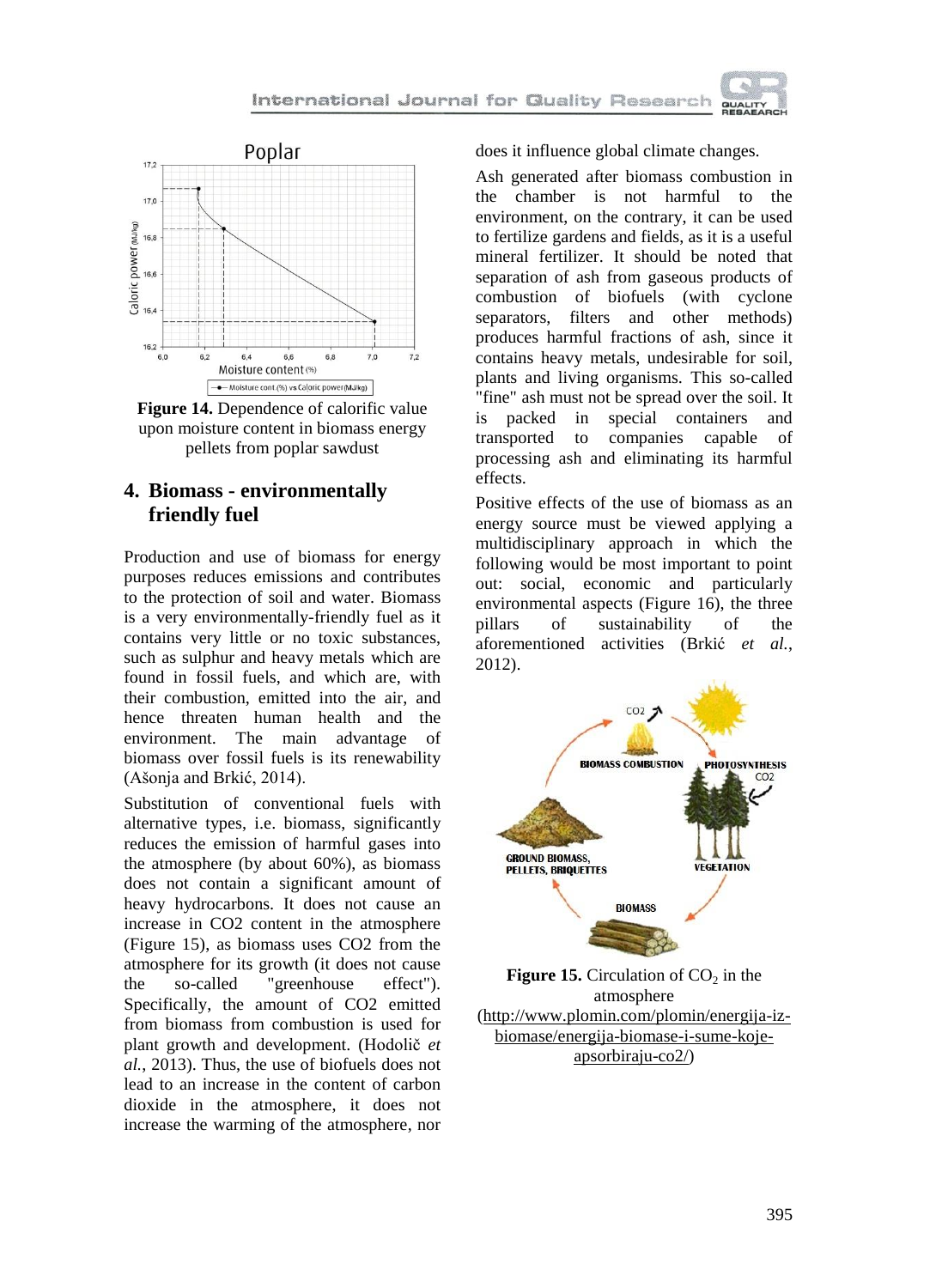





## **5. Conclusions**

In modern life conditions, when emphasis is on environmental protection and sustainable development, fuels produced from biomass are increasingly gaining in importance, and pellets are considered one of the leading energy sources. Therefore, the main reason for the use of this energy source is the need for increasing safety of energy supply while preserving the environment.

In addition, for the successful use of biomass energy pellets, indicators of their quality must also be considered, as they are intended to increase the use of biofuels so that the seller and the consumer can uniformly define the quality of biofuels based on biomass

# **References:**

origin of the final product in order to ensure adequate confidence that the specific requirements for quality are met according to current European standards under the label EN.

Comparing the results obtained with the existing standards and literature sources, it can be concluded that moisture and ash content significantly affect the calorific value of biomass energy pellets and that a decrease in moisture and ash content of energy pellets leads to an increase in their calorific value, and vice versa.

Ash content of energy pellets from crop biomass depends on many factors: location, cropping practices (fertilization), material composition, etc. It is necessary to be careful not to collect dirt, dust and other impurities during the collection of biomass as it leads to increased amounts of ash in energy pellets. Increased amounts of ash reduces the combustion temperature in boiler and furnace chamber and reduces the calorific or heating value of biofuels and ultimately reduces the efficiency of the chamber.

**Acknowledgements:** The results presented in this paper are part of the research project "Development and improvement of technologies for energy-efficient use of multiple forms of agricultural and forest biomass in an environmentally acceptable manner, with the possibility of cogeneration" (No. III-42011), funded by the Ministry of Education, Science and Technological Development of the Republic of Serbia.

- Alakangas, E. (2004). Classification, Specification and Quality Assurance for solid biofuels, *Proceedings on 2nd World Conference and Technology Exhibition on Biomass for Energy, Industry and Climate Protection "EtaFlorence"* Milano and WIP Munich, Rome, Italy (CD).
- Alakangas, E. (2010). *New European Pellet Standard – EN 14961-1, EUBIONET 3, VTT*, Jyväskylä, Finland, Retrieved from: www.eubionet.net

Alakangas, E., & Paju, P. (2002). *Wood pellets in Finland, technology, economy and market. OPET 5 report*. VTT Technical Research Centre of Finland: Espoo,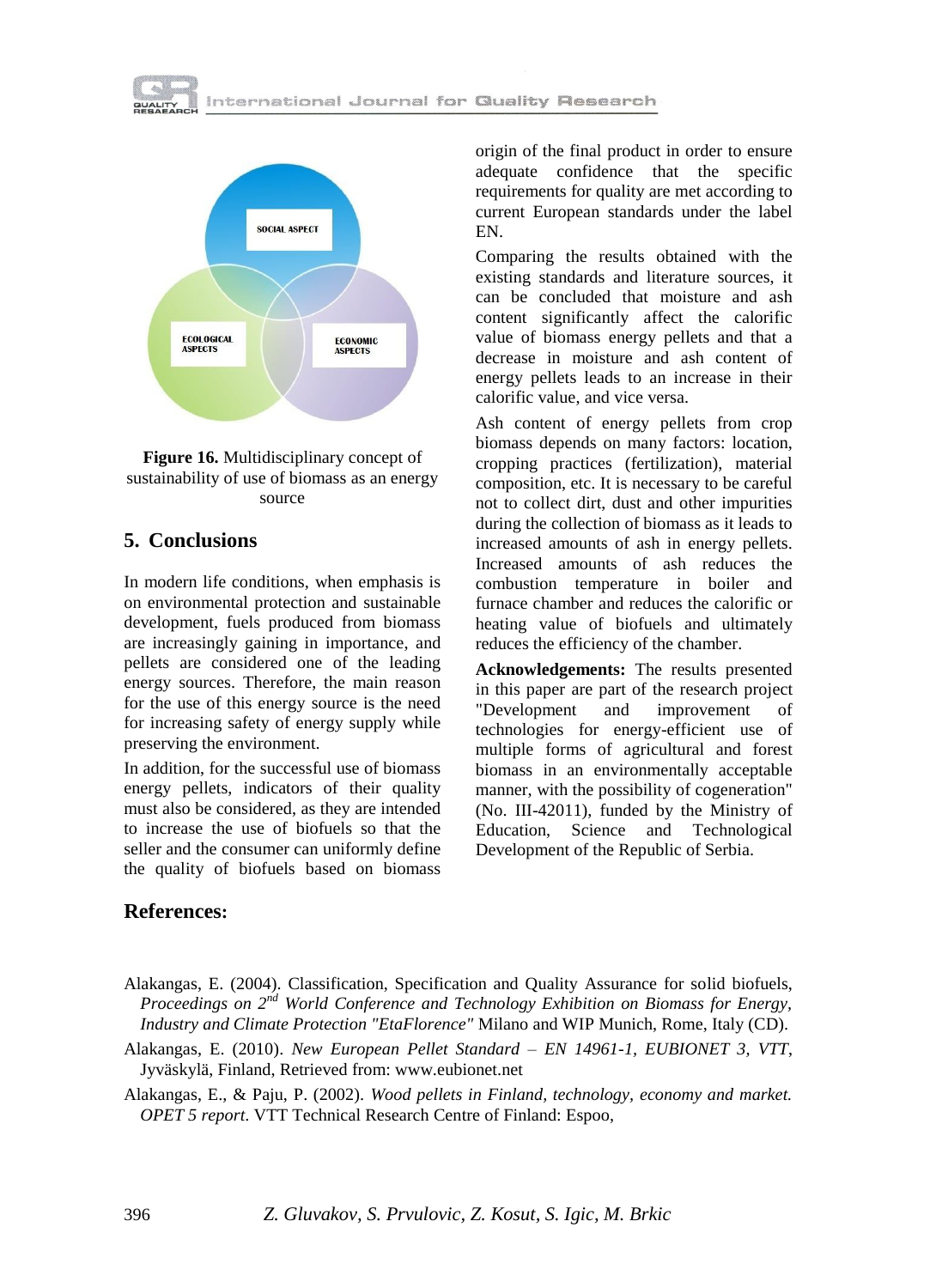

- Ašonja A., & Brkić M. (2014). Environmental aspects of the use of cobs as biofuel at seed centers, *Etikum 2014 - Metrology and quality in manufacturing engineering and environmental protection*, 221-224, Novi Sad.
- Brkić, M., & Janić, T. (2008). *Briquetting and pelleting biomass*, *Contemporary Agricultural Engineering*, JNDPT, Novi Sad, *34*(1-2), 78-86.
- Brkić, M., Gluvakov, Z., & Janić, T. (2011). Analysis of the process of production of biomass energy pellets. *Contemporary Agricultural Engineering*, *37*(2), 203-212.
- Brkić, M., Janić, T., Pejović, G., & Kostić, B. (2012). *Availability and costs of biomass for the needs of district heating systems in the municipalities of Vrbas and Kula, a preliminary study*, Eko produkt, Novi Sad
- Gluvakov, Z., & Brkić M. (2014). Shapes and sizes of holes in matrixs on pellet presses depending on the type of raw material for extrusion. *Etikum 2014 - Metrology and quality in manufacturing engineering and environmental protection*, 203-208, Novi Sad.
- Gluvakov, Z., Brkić, M., & Janić, T. (2012). Methods for determining the quality of biomass energy pellets. *Contemporary Agricultural Engineering*, *38*(2), 121-130,
- Hodolič, J., Komad, R., Lalić, N., Agarski, B., Brkić, M. (2013). Influence of plants for biofuel production on the quality of environmental protection. *Etikum 2013 - Metrology and quality in manufacturing engineering and environmental protection*, p. 111-114, Novi Sad,
- Igić, S., Pekez, Z., Brkić, M., & Janić, T. (2006). Determination of calorific value, moisture content and ash content of wheat and soybean straw, *Journal Review of agronomic knowledge, JNDPT*, Novi Sad, year XV, 5, 38-43.
- *Institute for Standardization, standard SRS E. B8.012, SRS H.N8.136*, Beograd
- Obara, S., Kito, S., Hoshi, A., & Sasaki, S. (2009). Study on woody biomass Stirling cycle for cold region houses. *International Journal of Energy Research*, *33*(2), 152-163.
- Obenberger, I., & Thek, G. (2009). *Herstellung und energetische Nutzung von pellets*, Institut für Prozesstechnik technische Unirversität Graz, es. 360,
- Unal, H., & Alibas, K. (2007). Agricultural residues as biomass energy. Energy Sources, Part B. *Economics, Planning and Policy*, *2*(2), 123-140.
- Urbanovičová, O. (2011). *Hodnoteniest technologických parametrov výroby tuhých biopaliv na báze biomasy*, Dizertačná práca, Nitra,